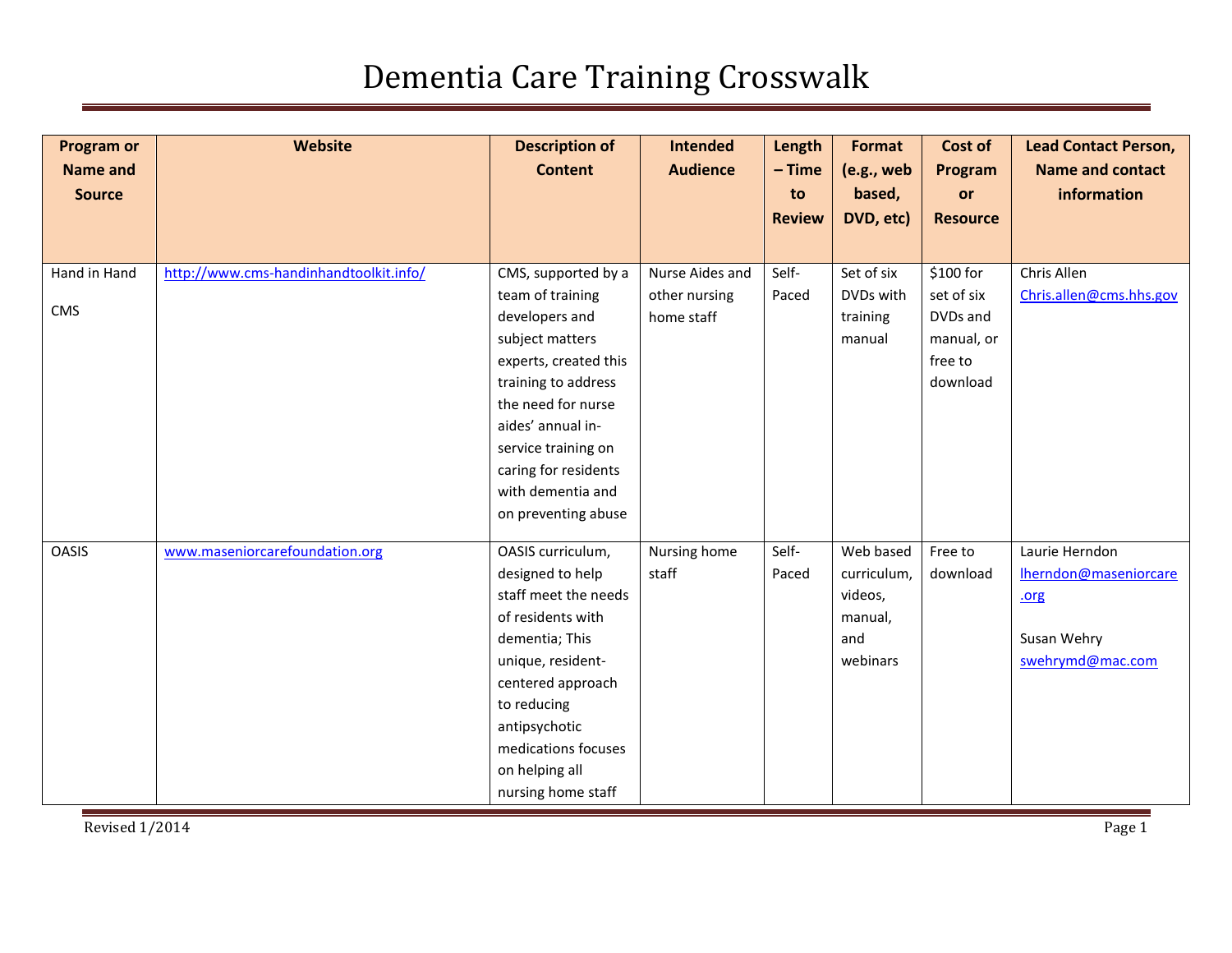|               |                                                | develop and refine<br>behavioral strategies<br>that will improve<br>quality of life for<br>residents and job<br>satisfaction for staff<br>members |                       |              |                         |              |                        |
|---------------|------------------------------------------------|---------------------------------------------------------------------------------------------------------------------------------------------------|-----------------------|--------------|-------------------------|--------------|------------------------|
| <b>DICE</b>   | https://www.coursera.org/#course/dementiacare  | Five-week course                                                                                                                                  | Health                | 5            | Web based               | Free,        | <b>Helen Kales</b>     |
| Johns Hopkins |                                                | foundational                                                                                                                                      | professionals         | weeks,       | videos and              | registration | kales@med.umich.edu    |
| University    |                                                | knowledge in the<br>care of persons with                                                                                                          | and students,         | $3 - 5$      | lectures,<br>discussion | required     | Laura Gitlin           |
|               |                                                | Alzheimer's Disease                                                                                                                               | family<br>caregivers, | hours<br>per | board and               |              | Lgitlin1@jhu.edu       |
|               |                                                | and other                                                                                                                                         | friends of            | week         | exercises               |              |                        |
|               |                                                | neurocognitive                                                                                                                                    | patients, and         |              |                         |              |                        |
|               |                                                | disorders                                                                                                                                         | others                |              |                         |              |                        |
| University of | https://www.healthcare.uiowa.edu/igec/iaadapt/ | Information and                                                                                                                                   | Clinicians,           | Self-        | Web based               | Free,        | Ryan Carnahan          |
| lowa          |                                                | resources to better                                                                                                                               | providers, and        | Paced        | video and               | registration | Ryan-                  |
| <b>IADAPT</b> |                                                | understand how to                                                                                                                                 | consumers             |              | lectures                | required     | carnahan@uiowa.edu     |
|               |                                                | manage problem                                                                                                                                    |                       |              |                         |              |                        |
|               |                                                | behaviors and<br>psychosis in people                                                                                                              |                       |              |                         |              |                        |
|               |                                                | with dementia using                                                                                                                               |                       |              |                         |              |                        |
|               |                                                | evidence-based                                                                                                                                    |                       |              |                         |              |                        |
|               |                                                | approaches                                                                                                                                        |                       |              |                         |              |                        |
| National      | http://www.ccal.org/national-dementia-         | White paper                                                                                                                                       | Clinicians,           | N/A          | Literature              | Free         | Karen Love             |
| Dementia      | initiative/white-paper                         | presents a                                                                                                                                        | providers, and        |              |                         |              | Karenlove4@verizon.net |
| Initiative    |                                                | conceptual                                                                                                                                        |                       |              |                         |              |                        |

Revised 1/2014 Page 2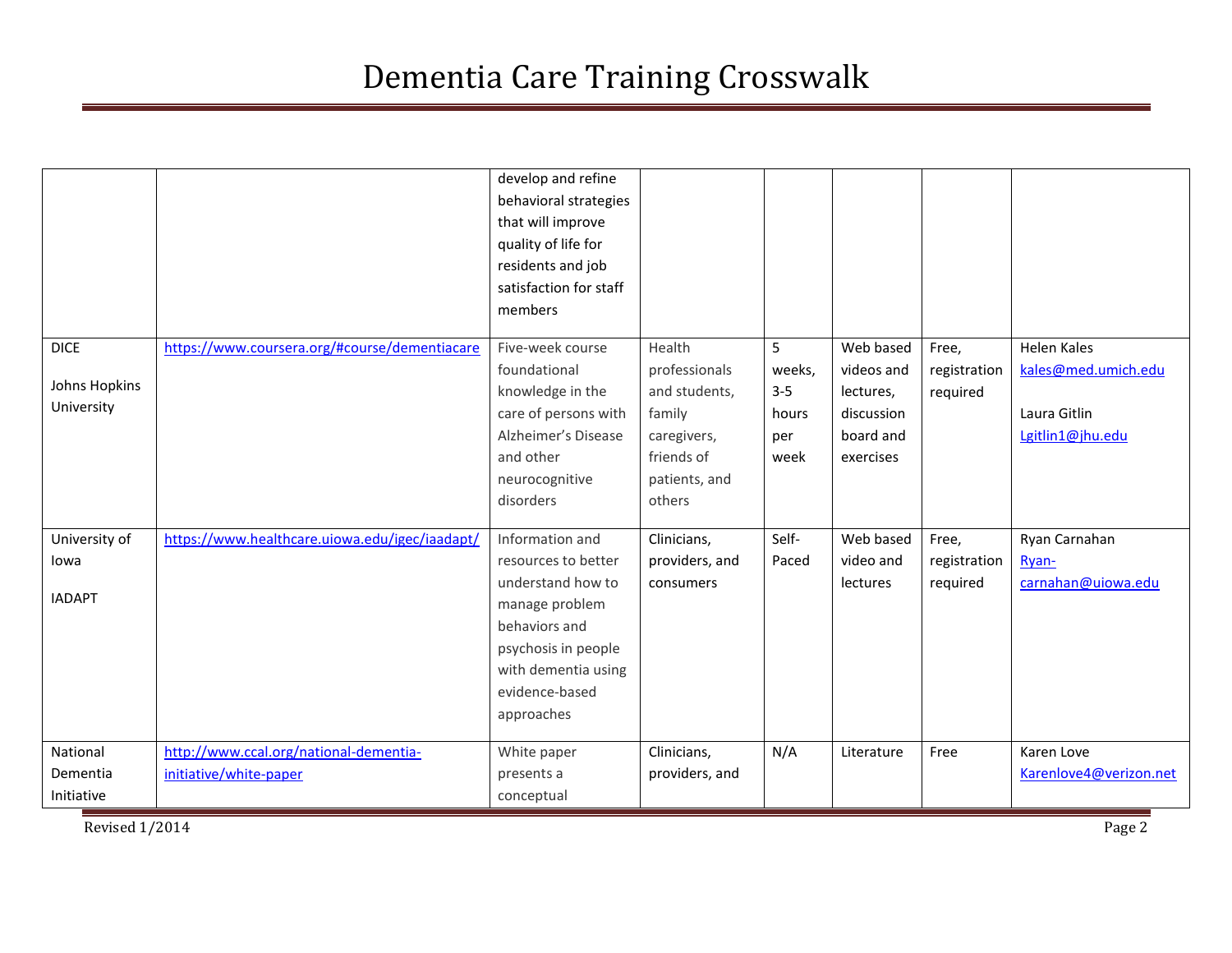| White Paper |                                              | framework for        | consumers      |     |      |      | Jackie Pinkowitz     |
|-------------|----------------------------------------------|----------------------|----------------|-----|------|------|----------------------|
|             |                                              | person-centered      |                |     |      |      | jpinkowitz@gmail.com |
|             |                                              | dementia care as     |                |     |      |      |                      |
|             |                                              | well as              |                |     |      |      |                      |
|             |                                              | recommendations;     |                |     |      |      |                      |
|             |                                              | First step needed to |                |     |      |      |                      |
|             |                                              |                      |                |     |      |      |                      |
|             |                                              | evolve fragmented    |                |     |      |      |                      |
|             |                                              | and impersonal       |                |     |      |      |                      |
|             |                                              | dementia care        |                |     |      |      |                      |
|             |                                              | systems and          |                |     |      |      |                      |
|             |                                              | practices in this    |                |     |      |      |                      |
|             |                                              | country to person-   |                |     |      |      |                      |
|             |                                              | centered ones        |                |     |      |      |                      |
|             |                                              |                      |                |     |      |      |                      |
| Advancing   | http://www.nhqualitycampaign.org/star_index. | Excel workbook used  | Leadership,    | N/A | Tool | Free | Miranda Meadow       |
| Excellence  | aspx?controls=medicationsidentifybaseline    | to gain a better     | consumers, and |     |      |      | mmeadow@cfmc.org     |
|             |                                              | understanding of the | staff          |     |      |      |                      |
| Medication  |                                              | ways antipsychotic   |                |     |      |      |                      |
| Management  |                                              | prescriptions are    |                |     |      |      |                      |
| Tool        |                                              | used in your nursing |                |     |      |      |                      |
|             |                                              | home; This tool will |                |     |      |      |                      |
|             |                                              | help you follow the  |                |     |      |      |                      |
|             |                                              | dose and scheduling  |                |     |      |      |                      |
|             |                                              | of these             |                |     |      |      |                      |
|             |                                              | medications,         |                |     |      |      |                      |
|             |                                              | behavioral and       |                |     |      |      |                      |
|             |                                              | symptom changes,     |                |     |      |      |                      |
|             |                                              | interventions        |                |     |      |      |                      |
|             |                                              | attempted, and       |                |     |      |      |                      |
|             |                                              |                      |                |     |      |      |                      |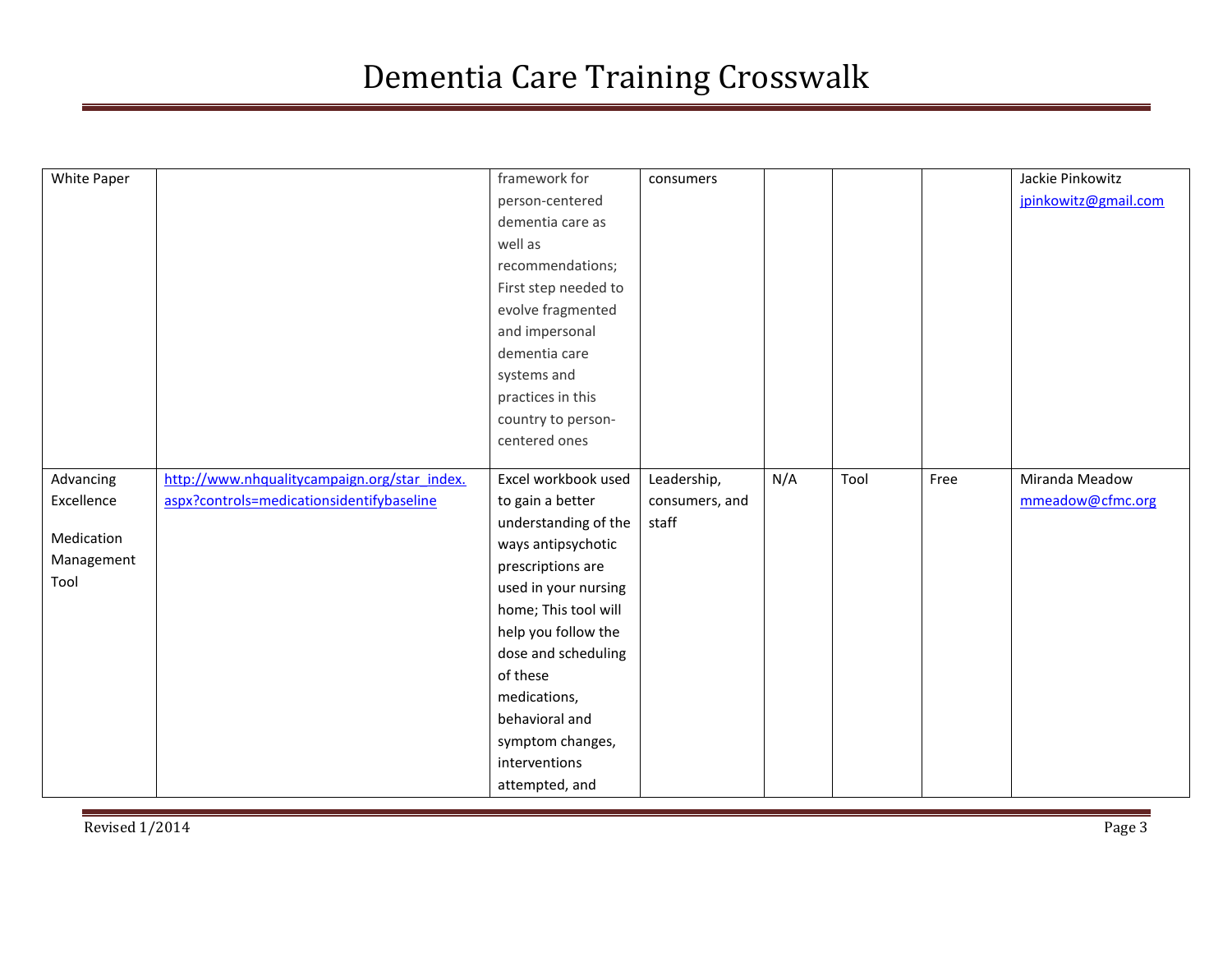|                                               |                                     | <b>Gradual Dose</b><br>Reduction attempts;<br>The tool will produce<br>summary statistics<br>that will allow you to<br>track your outcomes<br>and progress over<br>time, and which can<br>be entered into the<br>AE website                                                                                                                         |                                                        |                                                                                                                       |                              |                                   |                                                      |
|-----------------------------------------------|-------------------------------------|-----------------------------------------------------------------------------------------------------------------------------------------------------------------------------------------------------------------------------------------------------------------------------------------------------------------------------------------------------|--------------------------------------------------------|-----------------------------------------------------------------------------------------------------------------------|------------------------------|-----------------------------------|------------------------------------------------------|
| CMS/SCG<br>Mandatory<br>Surveyor<br>Trainings | http://surveyortraining.cms.hhs.gov | Training programs<br>on the care of<br>persons with<br>dementia and<br>unnecessary<br>antipsychotic<br>medication use:<br>1. Provides survey<br>basics related to<br>care of persons with<br>dementia and<br>unnecessary<br>medications<br>2. Interactive self-<br>study with video<br>clips that walks<br>through portions of<br>an actual nursing | State and<br>federal, long-<br>term care,<br>surveyors | $1st$ -<br>approx.<br>35 mins<br>$2^{nd}$ -<br>self-<br>paced;<br>interact<br>ive<br>$3^{rd}$ -<br>approx.<br>35 mins | Set of 3<br>online<br>videos | Free,<br>registration<br>required | Michele Laughman<br>Michele.laughman@cms.<br>hhs.gov |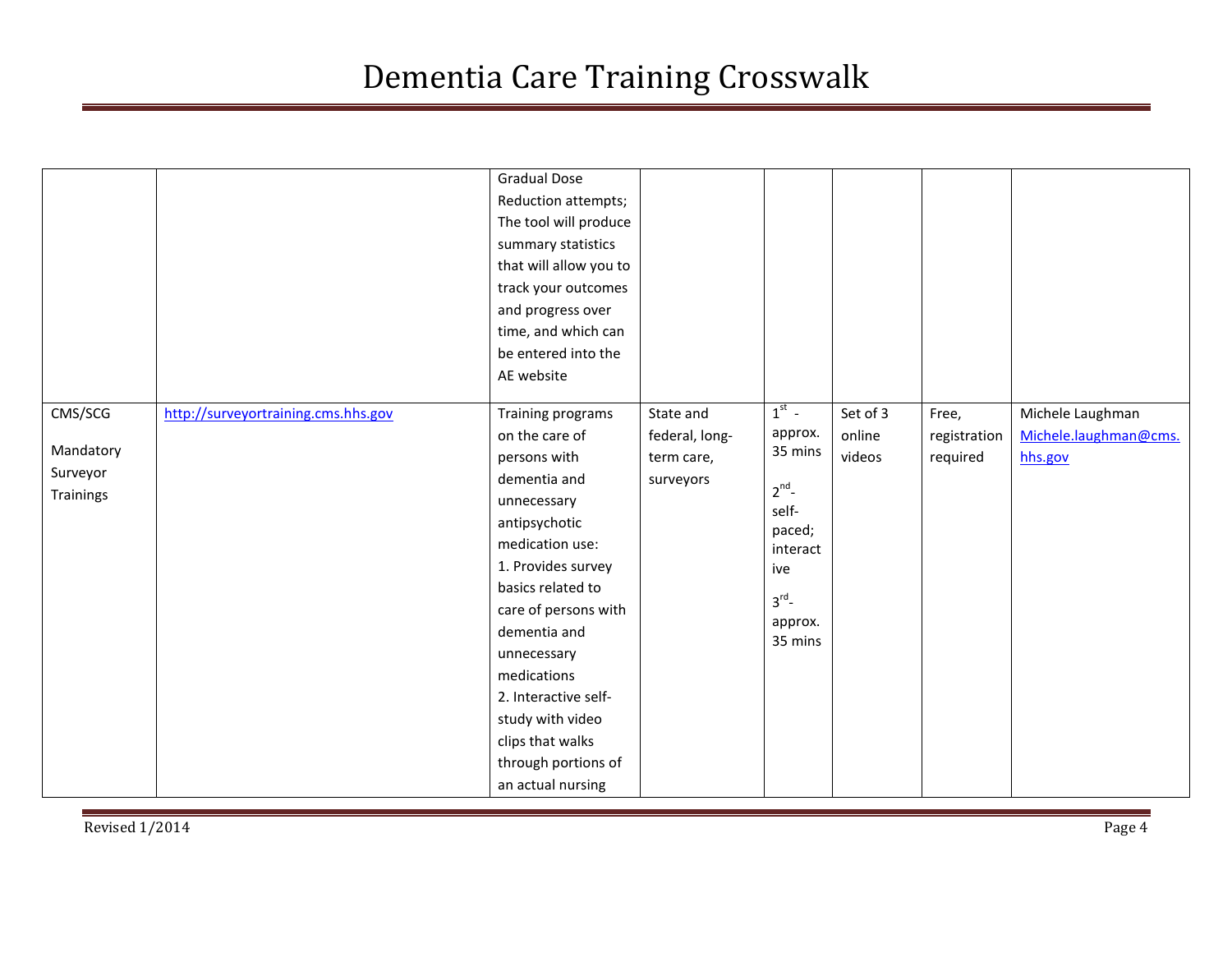| Cares<br>HealthCare<br>Interactive &<br>Alzheimer's<br>Association | http://www.hcinteractive.com/essentialz | home survey<br>3. Video-streaming<br>that discusses how<br>to cite severity<br>Alzheimer's<br>Association <sup>®</sup><br>essentiALZ <sup>®</sup> program<br>combines select<br>HealthCare<br>Interactive CARES <sup>®</sup><br>online dementia<br>care training with<br>Alzheimer's<br>Association<br>certification exams | Nursing home<br>staff, assisted<br>livings, hospice,<br>home health<br>organizations,<br>adult day<br>programs,<br>governmental<br>and social<br>service agencies,<br>and police, fire,<br>and other first<br>responders and<br>family members | 4, 6 &<br>10 hour<br>courses | Online<br>training | \$24.95,<br>\$39.95 &<br>\$49.95 |                         |
|--------------------------------------------------------------------|-----------------------------------------|----------------------------------------------------------------------------------------------------------------------------------------------------------------------------------------------------------------------------------------------------------------------------------------------------------------------------|------------------------------------------------------------------------------------------------------------------------------------------------------------------------------------------------------------------------------------------------|------------------------------|--------------------|----------------------------------|-------------------------|
| Promoting                                                          | http://www.nursinghometoolkit.com/      | Toolkit contains                                                                                                                                                                                                                                                                                                           | Senior living                                                                                                                                                                                                                                  | N/A                          | Tool               | Free                             | Ann Kolanowski          |
| Positive<br>Behavioral                                             |                                         | resources to help                                                                                                                                                                                                                                                                                                          | communities<br>staff                                                                                                                                                                                                                           |                              |                    |                                  | amk20@psu.edu           |
| Health:                                                            |                                         | promote<br>nonpharmacologic                                                                                                                                                                                                                                                                                                |                                                                                                                                                                                                                                                |                              |                    |                                  | Kimberly S. Van Haitsma |
|                                                                    |                                         | behavioral health                                                                                                                                                                                                                                                                                                          |                                                                                                                                                                                                                                                |                              |                    |                                  | kvanhaitsma@abramson    |
| A Non-                                                             |                                         | strategies to address                                                                                                                                                                                                                                                                                                      |                                                                                                                                                                                                                                                |                              |                    |                                  | center.org              |
| pharmacologic                                                      |                                         | behavioral and                                                                                                                                                                                                                                                                                                             |                                                                                                                                                                                                                                                |                              |                    |                                  |                         |
| Toolkit for                                                        |                                         | psychological                                                                                                                                                                                                                                                                                                              |                                                                                                                                                                                                                                                |                              |                    |                                  |                         |
| Senior Living                                                      |                                         | symptoms of                                                                                                                                                                                                                                                                                                                |                                                                                                                                                                                                                                                |                              |                    |                                  |                         |